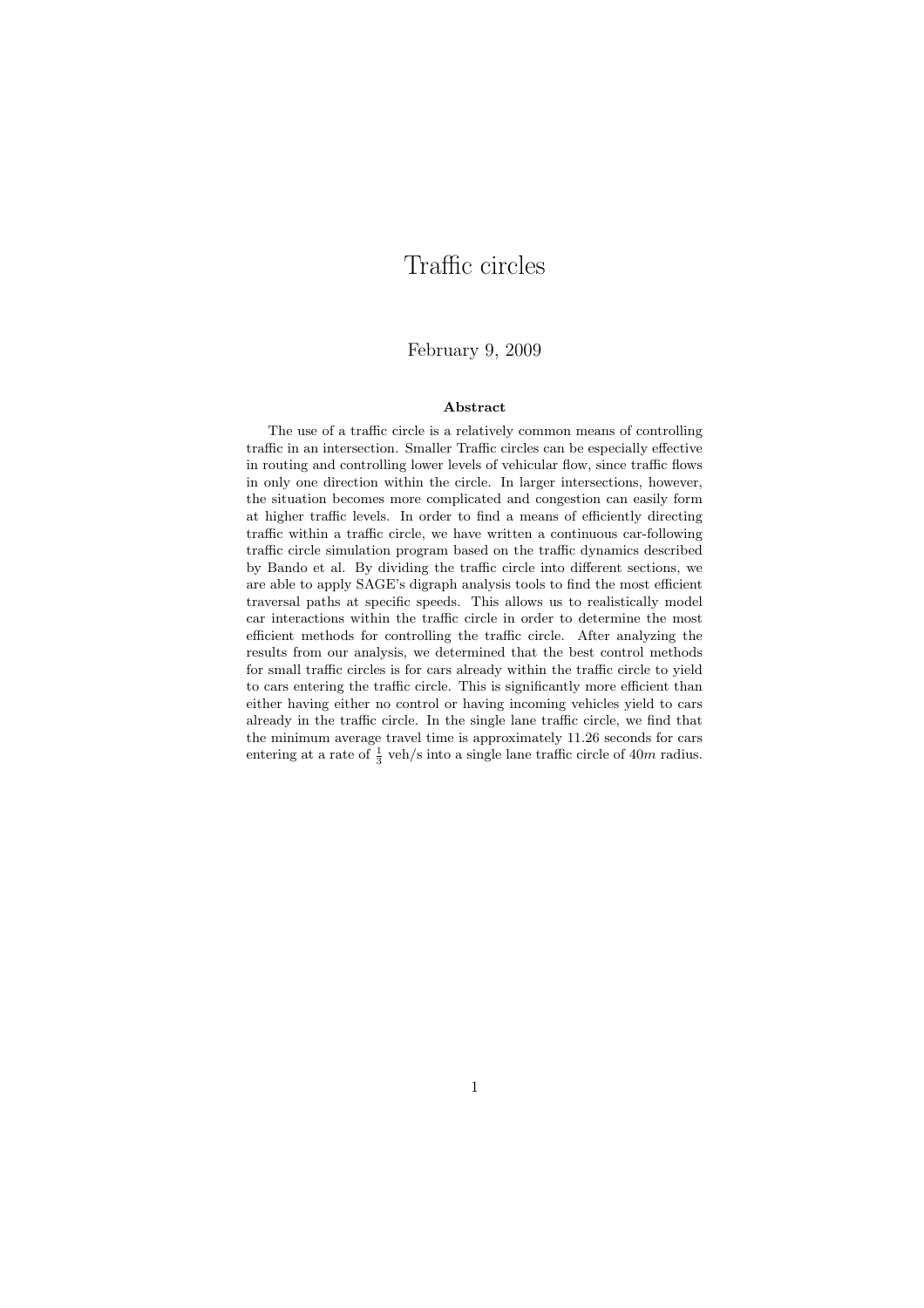# Contents

| 1 | Introduction                                                                     | 3              |
|---|----------------------------------------------------------------------------------|----------------|
|   | Problems with Existing Traffic Circles.<br>1.1                                   | 3              |
|   | 1.2                                                                              | 3              |
| 2 | A Theoretical Model for Traffic Flow                                             | 3              |
|   | Car-Following Traffic Flow with Bando Acceleration<br>2.1                        | $\overline{4}$ |
|   | Stability of the Bando Model $\dots \dots \dots \dots \dots \dots \dots$<br>2.2  | $\overline{4}$ |
| 3 | Modeling Traffic Inside a Traffic Circle                                         | 4              |
|   | 3.1                                                                              | 5              |
|   | 3.2                                                                              | 5              |
|   | 3.3                                                                              | 5              |
|   | 3.4                                                                              | 6              |
|   | 3.5                                                                              | 6              |
|   | Entering and Exiting the Traffic Circle<br>3.6                                   | $\overline{7}$ |
|   | 3.7                                                                              | 7              |
| 4 | Applying the Model                                                               | 7              |
|   | Single Lane Circle with Single Lane Streets $\ldots \ldots \ldots \ldots$<br>4.1 | 7              |
| 5 | <b>Traffic Summary</b>                                                           | 9              |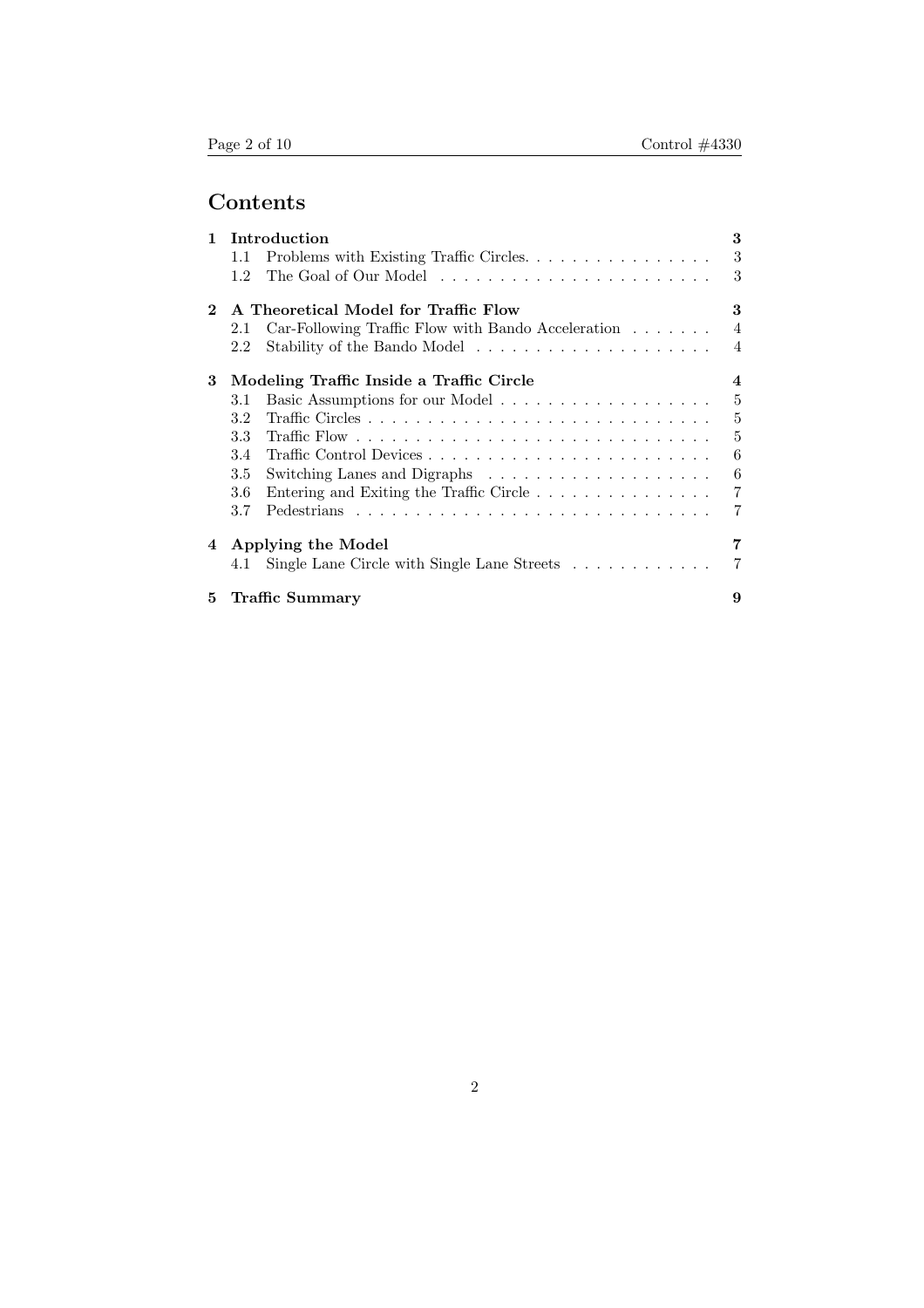# 1 Introduction

Traffic circles have been used to regulate both vehicular traffic and non vehicular traffic in developing cities around the world. Their effectiveness has been observed in both their efficiency and their ability to manage relatively large volumes of traffic and reduce accidents because all vehicles drive in the same direction.

#### 1.1 Problems with Existing Traffic Circles.

Traffic circles around the world can vary significantly in design, though most feature traffic entering from intersecting streets and flowing in a single direction around a center island. Traffic in smaller traffic circles is usually fairly efficient since traffic density is usually minimal and congestion is avoided since cars need not, and often are not allowed to, switch lanes often. In larger traffic circles however, traffic becomes considerably more congested due the the high traffic volume and the necessity to switch lanes.

## 1.2 The Goal of Our Model

The goal of this model is analyze the effectiveness of different traffic control devices on traffic circles purely in terms of efficiency of cars moving through them. Since the behavior of traffic within a traffic circle varies considerably with the parameters of the traffic circle, we have conducted simulations on an expansive set of different traffic circle designs in order to learn the most efficient control for each.

First we need to develop definitions of the quantities we wish to optimize. The following definitions are adapted from [1].

**Definition 1. Flow rate** (in veh/hr) is how many vehicles go through a specific area in a unit of time.

Definition 2. We term the Average Travel Time (ATT) of a traffic system to be the average time it takes a vehicle to exit after having entered the system.

Thus the goal of this model is to determine what use of traffic devices at a particular traffic circle have the lowest ATT and highest capacity at a given entrance flow.

# 2 A Theoretical Model for Traffic Flow

Most traffic flow models concern themselves with either the microscopic scale or the macroscopic scale. Macroscopic models attempt to model traffic by comparing it to fluid dynamics or particle dynamics. Microscopic models instead deal with individual cars and drivers, and usually fall into continuous or cellular automata models. For traffic situations with sensitive dependence on system disturbances though, continuous models have been found to be more useful and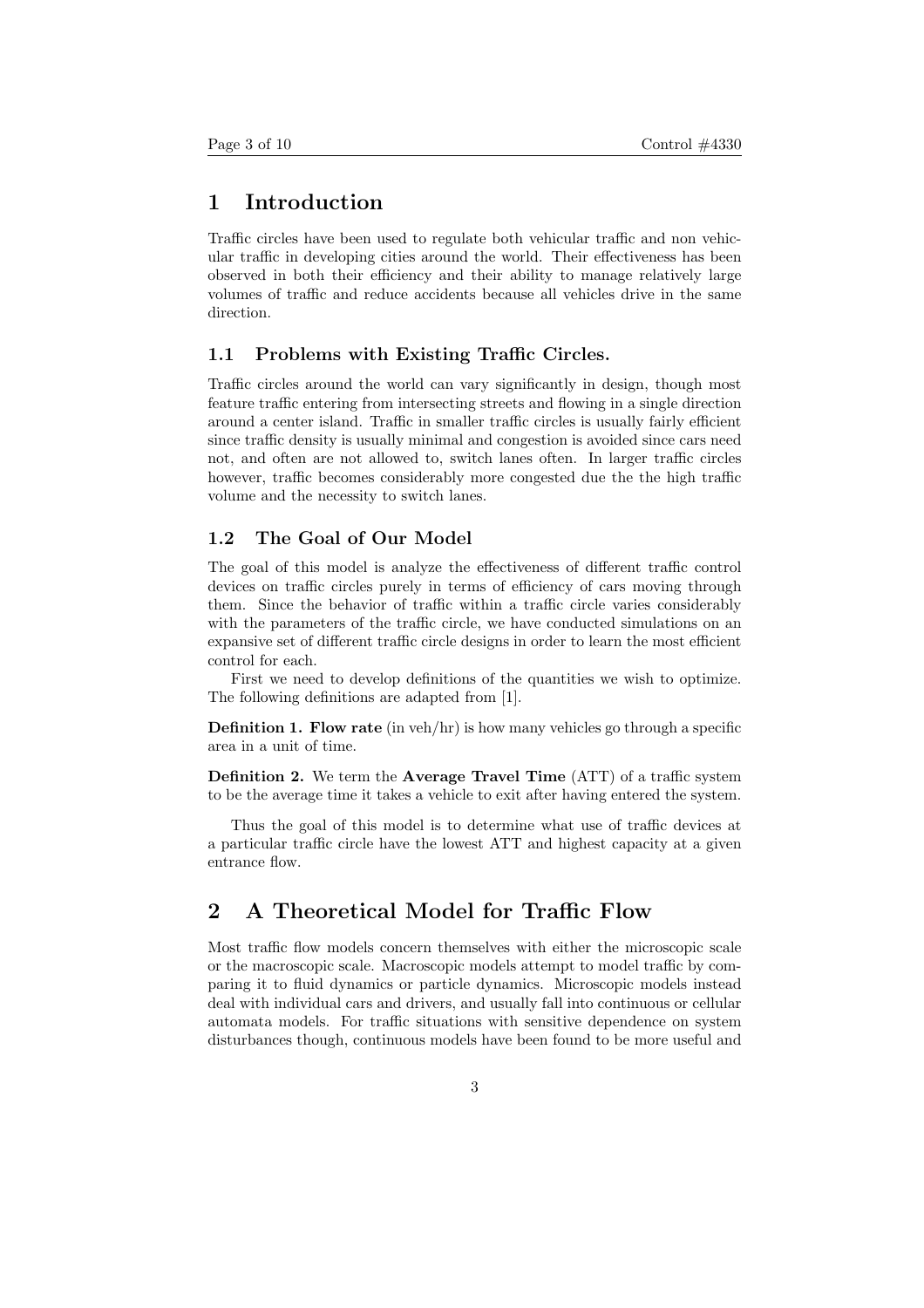accurate [3]. Due to the unstable nature of traffic within a traffic circle, we decided to use a continuous model based on the following Bando traffic model.

#### 2.1 Car-Following Traffic Flow with Bando Acceleration

A particularly well known car-following model for traffic patterns was described by Bando et al in [2]. This model is well known to show complicated congestion patterns and is relatively simple with only several parameters [2][3], for which appropriate values have been established. We define  $x_i$  to be the position of car i. Then the model predicts that a vehicle will alter its acceleration to so that an ideal headway, which depends on the velocity of the car and the position of the car ahead of it, is maintained. The differential equation governing the linear motion is then

$$
x_i''(t) = k[V(\Delta x_n(t)) - x'(t)],
$$

where  $\Delta x_n$  is the headway between cars i and  $(i-1)$  and  $V(\Delta x_n)$  is the optimal velocity function and is defined as

$$
V(\Delta x_n(t)) = V_1 + V_2 \tanh[C_1(\Delta x_n(t) - l_c) - C_2].
$$

Helbing et al, estimated the values of these parameters as  $V_1 = 6.75 \text{m/s}, V_2 =$ 7.91 m/s,  $C_1 = .13$ m<sup>-1</sup> and  $C_2 = 1.57$ .

For a system with a considerable volume of vehicle traffic, the nonlinear nature of this system combined with the large number of variables makes it largely analytically intractable, though we can find the stability of the steady state solutions.

#### 2.2 Stability of the Bando Model

It is important to ask whether the Bando model is stable, i.e. whether the solutions for equally spaced cars traveling on a circular track, all with the same velocity, and such that  $x'(t) = V(\Delta x)$  for each car, is a stable solution. If one solves the linearized system, one finds that the steady state solution to be stable if  $V'(b) < \frac{k}{2}$  and unstable if  $V'(b) > \frac{k}{2}$  where b is the steady state headway distance [2]. If we evaluate our expression for  $V'(b)$  using the stated parameter values, we find that this steady state solution to the model is stable in a circle of radius 40m (the size of the traffic circles we tested) when there are 10 or fewer cars in the circle.

# 3 Modeling Traffic Inside a Traffic Circle

We wrote out model in Python and used SAGE for mathematical simulation. In this section we outline our model.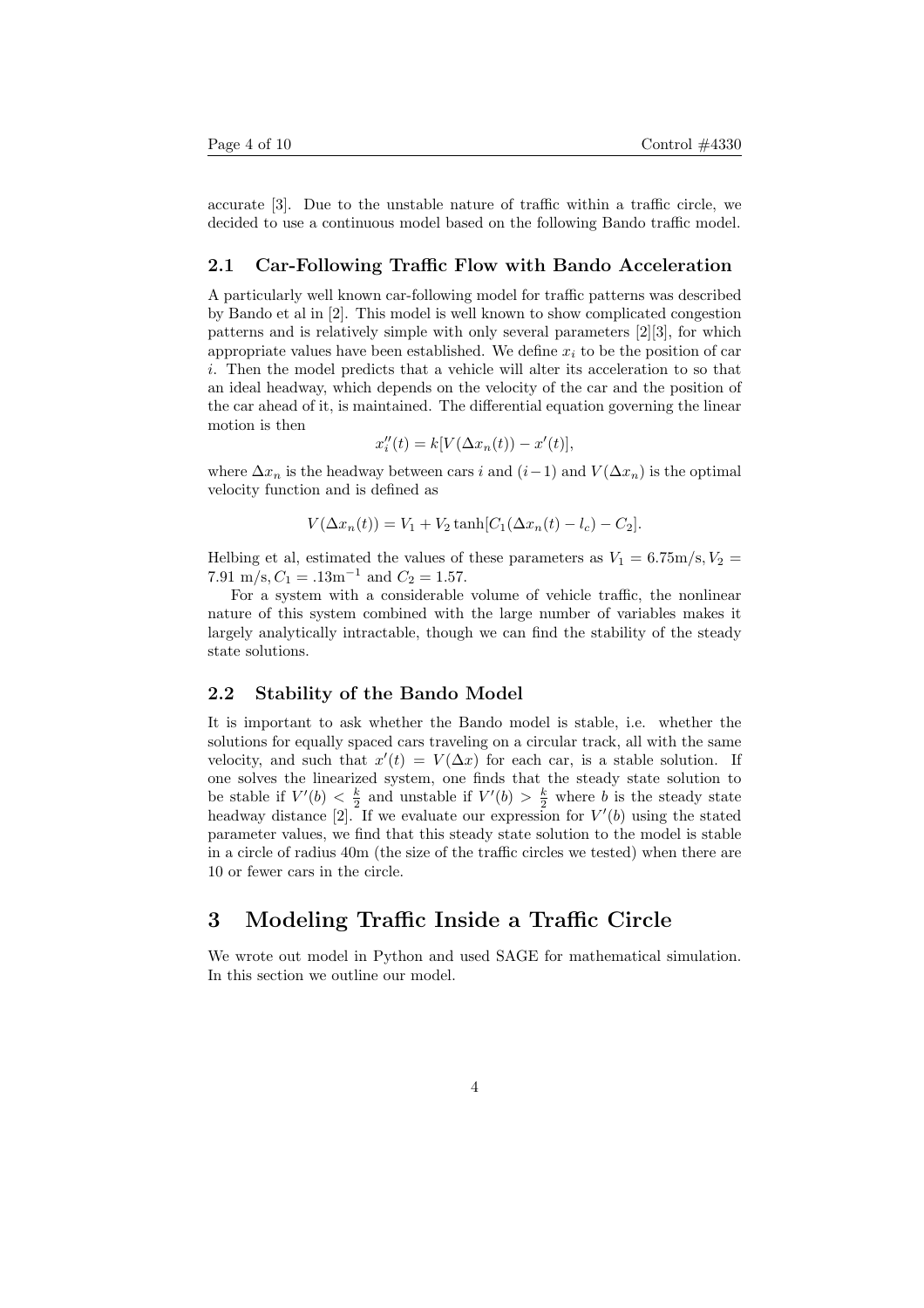#### 3.1 Basic Assumptions for our Model

There were several assumptions that we needed to make in order to construct the model:

- Every car has a destination before it enters the traffic circle, and is always trying to reach its exit
- Traffic should flow in only one direction around the traffic circle.
- The traffic circle should be divided into lanes.

## 3.2 Traffic Circles

Due to limitations in computation time, we designed two traffic circles on which to test varying types of traffic control devices. Pictures and descriptions are shown below.



Figure 1: A rendering of the simplest single lane traffic circle.

Figure 2: Two lane traffic circle with two, single-lane streets and two, two-lane streets.

### 3.3 Traffic Flow

For most situations within the traffic circle, we numerically applied the Bando traffic dynamics described in the previous section. In programming the model, we had to alter the dynamics somewhat so that the headway for a car was not always calculated based on the car in front of it, but sometimes on cars in other lanes or on traffic control devices.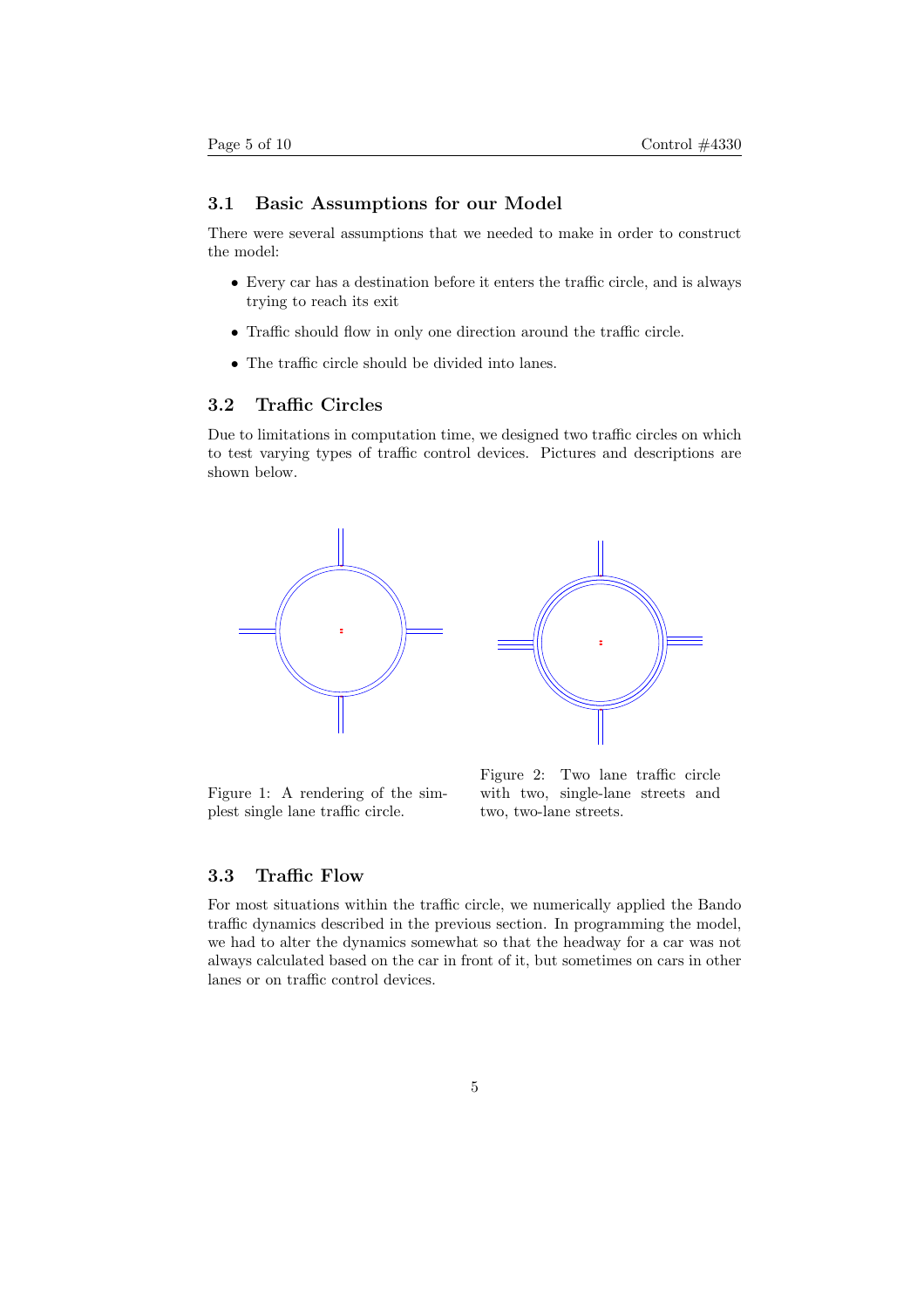## 3.4 Traffic Control Devices

The traffic control devices that are can be present in a traffic circle are

- traffic lights,
- stop signs,
- yield signs,
- and pedestrian signals.

These traffic control devices can essentially be placed anywhere on the circle, and in our simulation, we tested which combinations were most efficient for different traffic circle situations.

## 3.5 Switching Lanes and Digraphs

Though drivers are usually advised against switching lanes within an traffic circle, such behavior becomes unavoidable in very large circles. In traffic circles, there are many situations where cars have to switch lanes. For example, cars may need to switch in or out of an exit lane, or other lanes may be faster. In our model, we divided the traffic circle into separate segments of the road. A car can drive within a segment using the rules described above. When a car needs to move to a different segment of the road, a map is used to move it. The different segments of the road and the maps that connect them constitute the nodes and paths of a digraph. A digraph, or directed graph, that can only be traversed by cars in the direction of the arrows. In our model, each exiting street lane, entering street lane, and each quarter lane around the circle were treated as nodes. The process of deciding and executing a lane change is outlined below.

- Find all traversals of digraph to desired exit.
- Evaluate which traversal is fastest at current speed.
- Wait until opening in other lane is large enough for car.
- Make lane change.

The actual lane change takes a certain amount of time, during which the car is essentially counted as being in both lanes in order to compute the dynamics.

Below is the simplest one lane traffic circle with single lane intersecting roads shown below alongside the corresponding digraph.

In order to for cars to decide when to switch lanes, we had SAGE determine which path would be fastest given the current velocities of cars within each segment of the traffic circle. Note that although the traffic lanes are divided into segments, our model still simulates the position of cars within each segment continuously.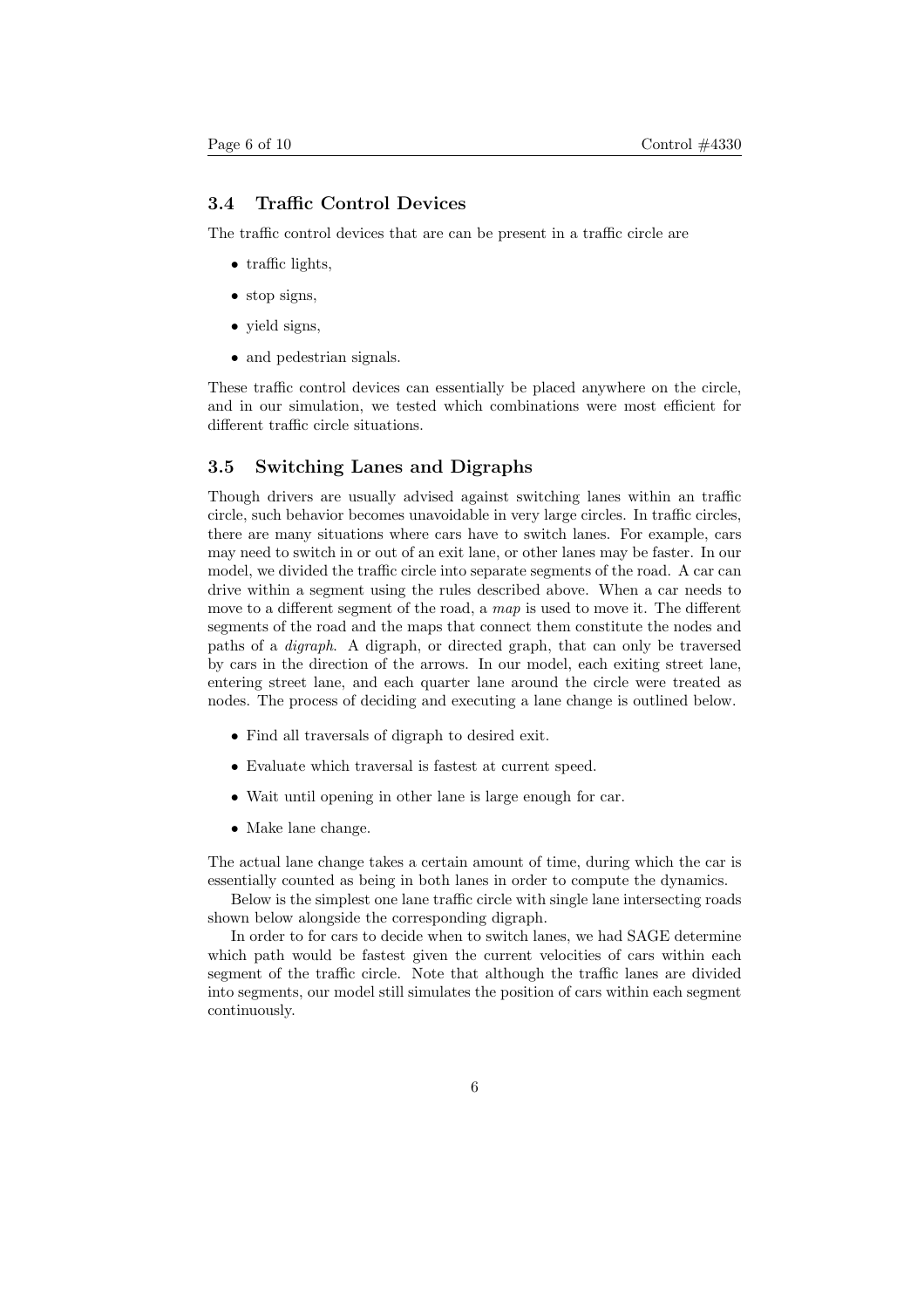



Figure 3: A rendering of the simplest single lane traffic circle.

Figure 4: The corresponding digraph for the single lane traffic circle.

## 3.6 Entering and Exiting the Traffic Circle

In our model, streets entering the circle are modeled similar to the lanes within a traffic circle. Entering the circle is modeled by a map into one of the lanes and is treated similar to merging.

#### 3.7 Pedestrians

Pedestrians are assumed to want to cross to the center island and across the entrances and exits to the center island. Though pedestrians are not explicitly modeled in the dynamics, it is assumed that pedestrian signals are set up at any lights within the circle and along any of the entrances or exits. We make no calculations for pedestrians illegally crossing the traffic circle.

## 4 Applying the Model

In testing these traffic circles with varying traffic control devices, we able to get results for average travel time (ATT) and exiting flow through the traffic circle and how they were dependent on entering flow and the specific traffic control devices. The results are summarized on a case by case basis.

#### 4.1 Single Lane Circle with Single Lane Streets

The traffic circle, as displayed in Figure 1, was tested with no control, yield signs for entering traffic, and yield signs for traffic already in the circle. All tests were run with a constant flow of entering cars at  $\frac{1}{3}$  cars/sec at each entrance. The results are shown in the following figure.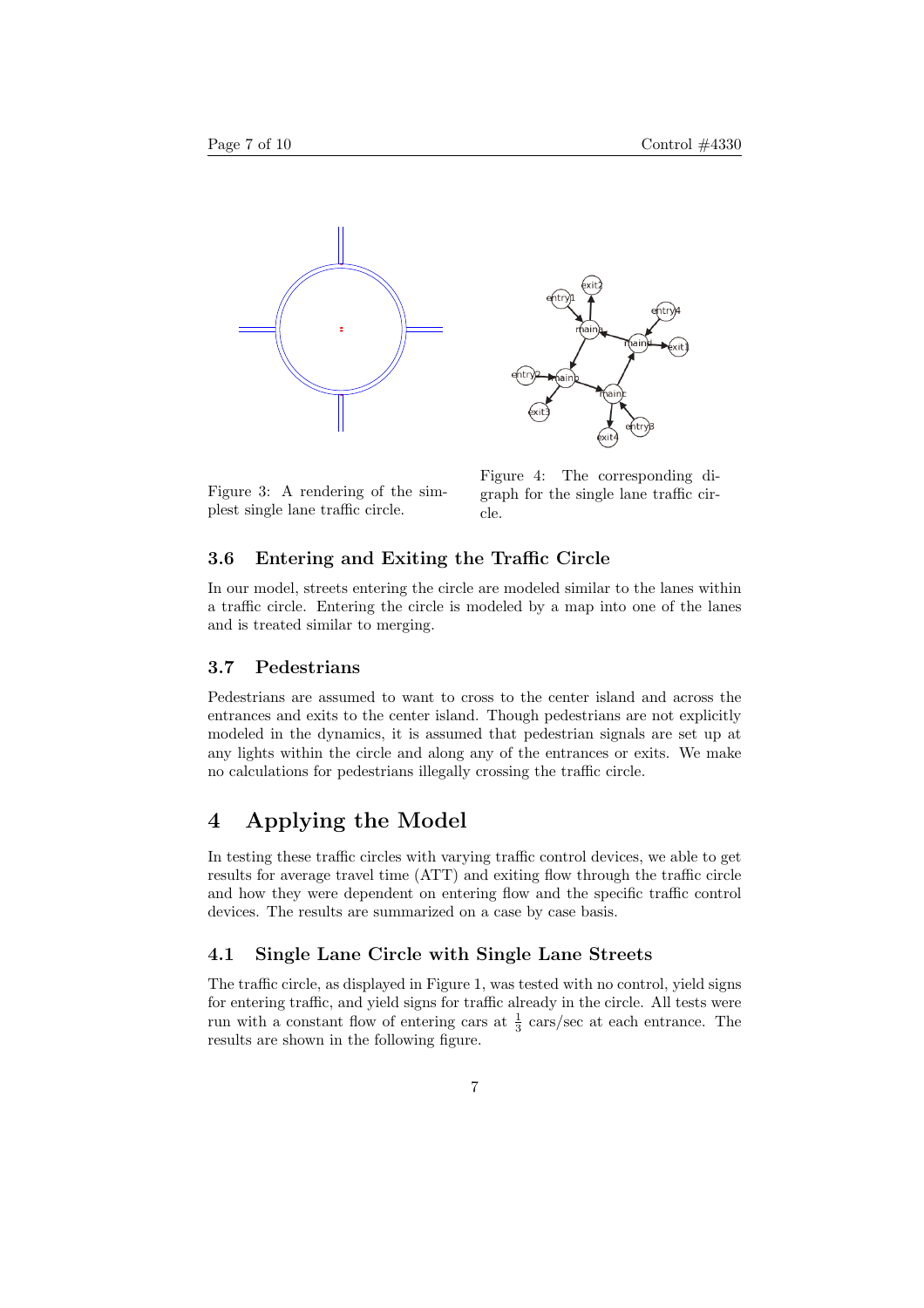

Figure 5: Average travel time for the single lane traffic circle.

As one can see, the lowest average travel time for cars is achieved when cars already within the traffic circle yield to cars entering the traffic circle. This is interesting because conventionally cars entering the traffic circle yield to cars already within the traffic circle.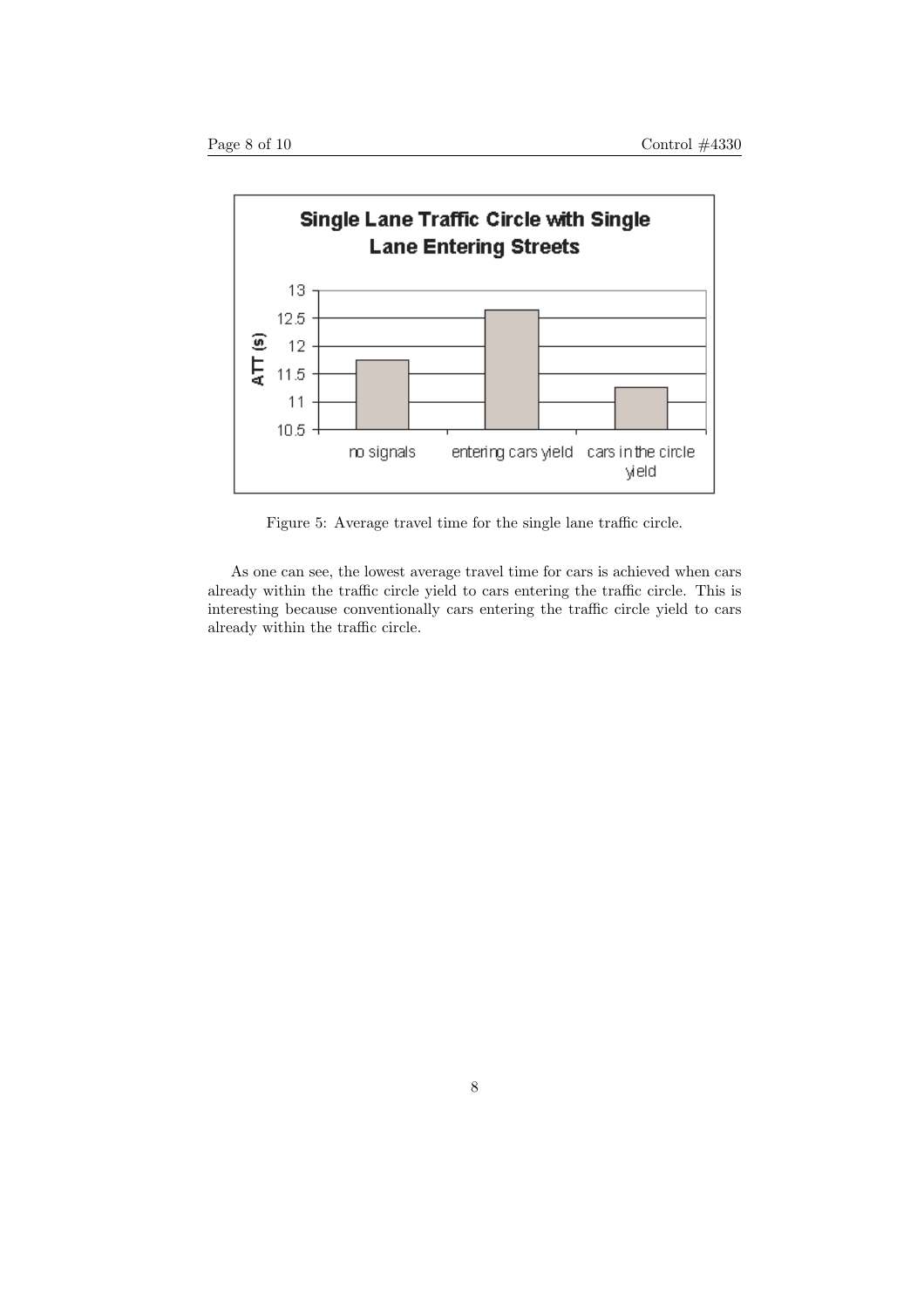# 5 Traffic Summary

The effectiveness of traffic circle control mechanisms can be effectively measured using computer simulations. A traffic engineer may use our discrete traffic flow model to best calculate which control mechanism suit any given traffic scenario. In the most basic case, a traffic circle consisting of one lane with four single entry lanes symmetrically placed, entering the circle, we find that cars yielding to traffic already in the circle produce the lowest average time of traveling through the traffic circle. Our findings are limited by the assumptions of our model. The findings assumed cars travel in circular lanes in low traffic density with relatively few lane changes. In consequence, the results may not hold for congested traffic.